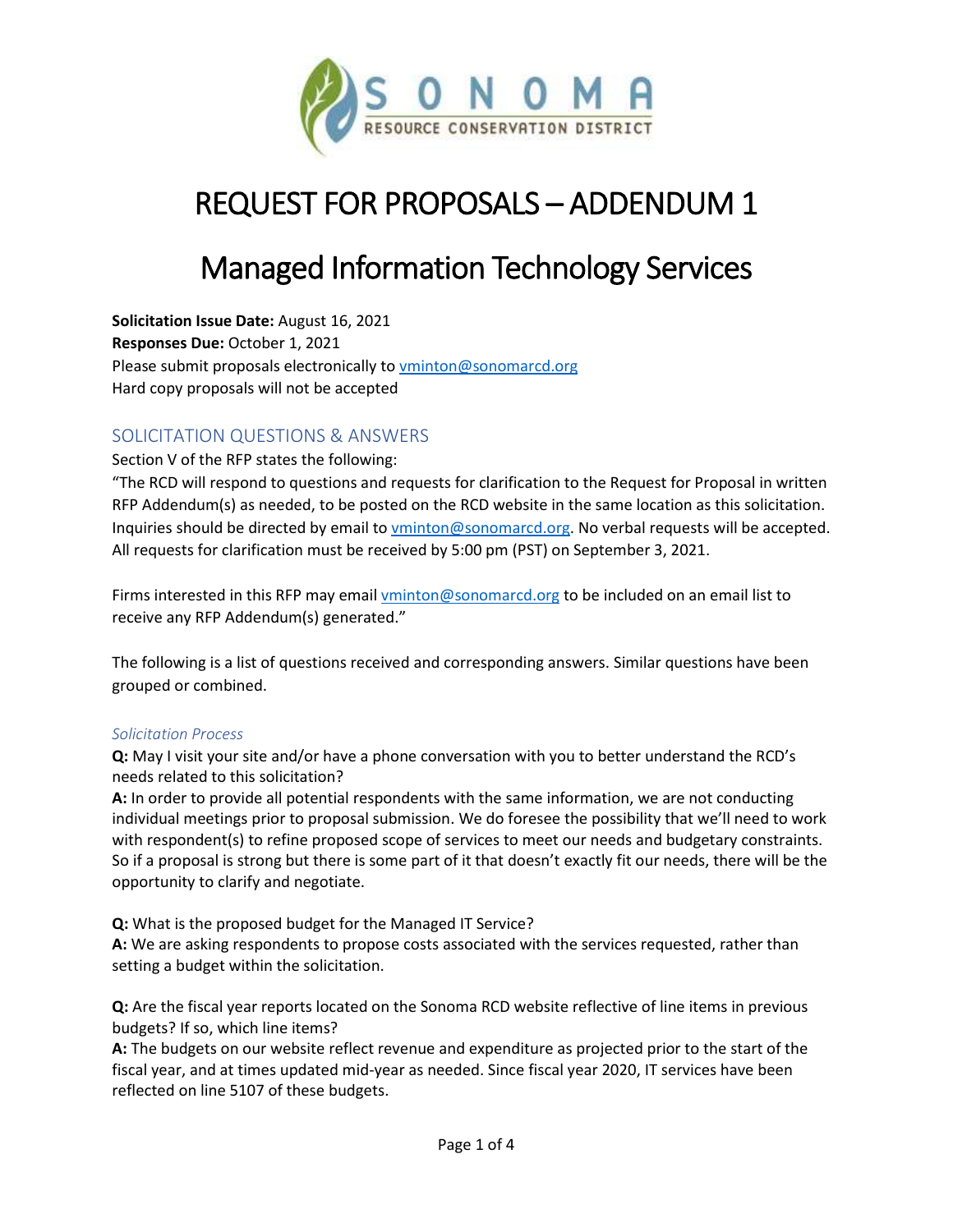#### *Hardware*

**Q:** Can you provide the Express Service Tag ID doe your Dell server?

**A:** Because this document is being publicly posted, we are not including the Express Service Tag ID here. We have included it in an email to all recipients of the RFQ and any vendor who requested to be added to the email list for the RFQ. If you are considering responding to the RFQ and need the Express Service Tag ID, please emai[l vminton@sonomarcd.org.](mailto:vminton@sonomarcd.org)

**Q:** Is the Dell Server hosting a Virtual Machine environment? If so, which hypervisor platform, i.e.: HyperV (Microsoft) or ESXi (VMware) / other platforms? How many guest VMs, if any, are hosted on the hypervisor?

**A:** We have one guest VM, on a HyperV platform.

**Q:** What is the total number of managed switches being utilized? What are the brand(s) and model(s)? **A:** We have one managed network switch, a TrendNet TEG-24WS.

**Q:** Are you utilizing a Sophos firewall appliance, or are you just utilizing the software on another brand of software?

**A:** Yes, we use a Sophos XG 125 Router.

**Q:** Do you have any current maintenance or warranty contracts in place with hardware vendors? **A:** No.

**Q:** How many laptop and desktop computers are in use at the RCD?

**A:** We currently own and use 9 laptops. We have 12 desktop computers. Several staff who have RCDissued laptops are currently using those to remote into older desktop computers located at the office. We are planning to eventually move all 16 staff to laptops and get rid of the desktops, with the exception of a desktop that operates a projector in our conference room.

**Q:** Do you have a timeframe or deadline to migrate to the cloud? **A:** We hope to complete this project by the end of June 2022 (the end of our current fiscal year).

#### *Software*

**Q:** What are you currently using as your central authentication service? **A:** Azure AD.

**Q:** Are you currently using any management software, such as MS SCCM? **A:** Our current IT provider uses remote management and monitoring tools. Those tools are the property of that provider and not of the RCD.

**Q:** Are you currently using a SaaS backup service for O365 email backups? **A:** No, we do email archiving but not Exchange mailbox backups.

**Q:** Does the RCD have active software agreements for support and upgrades of ArcGIS and AutoCAD? **A:** Our AutoCAD subscriptions come with support. We have not purchased the additional support option for AutoCAD upgrade assistance. Our ArcGIS licenses provide support and upgrades.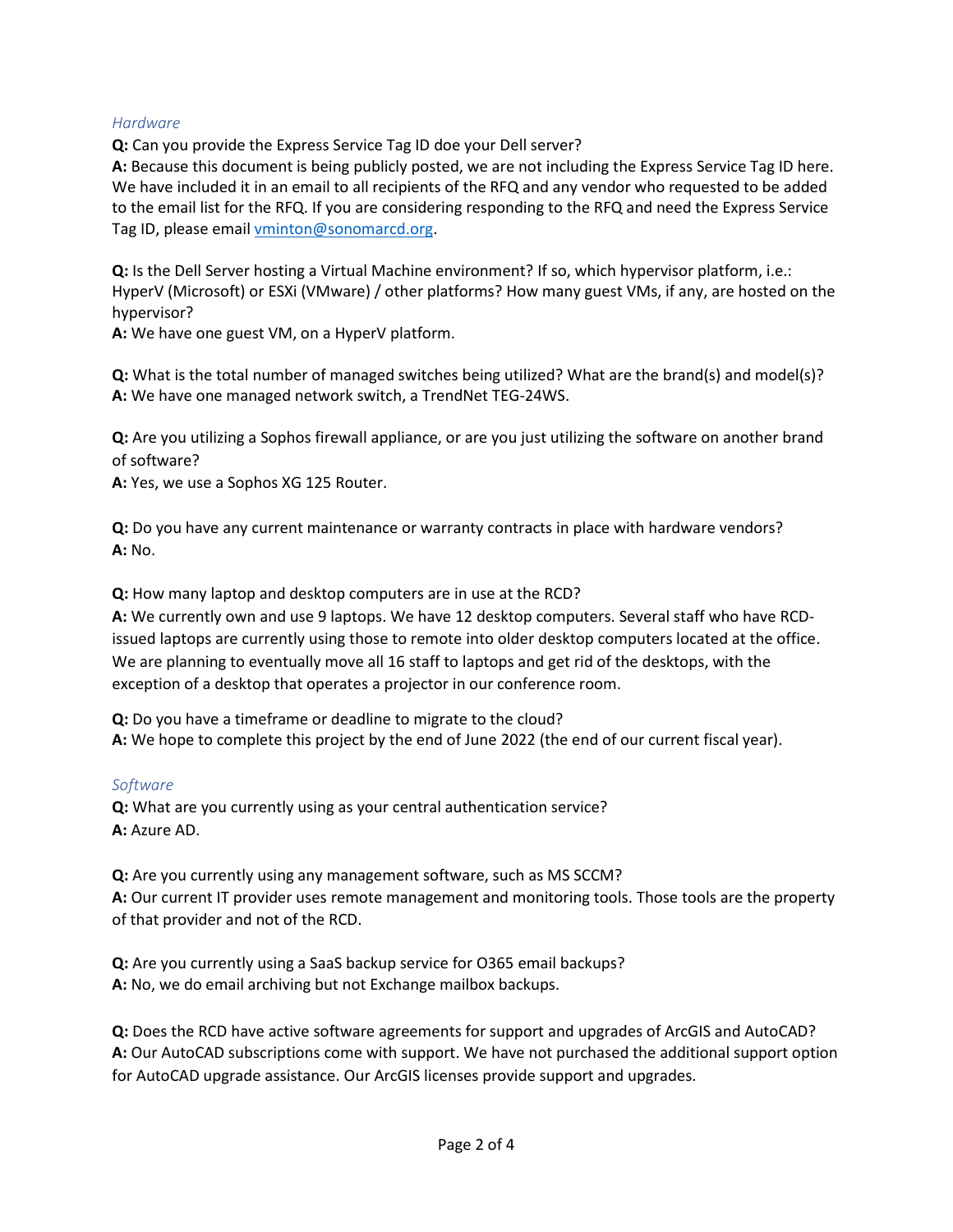**Q:** Does your organization have a corporate account for each vendor for controlling volume licensing, which may or may not include services for Antivirus, Anti-Malware, Microsoft Products, Email, Spam Filtering, Internet Content Filtering?

**A:** No.

## *Data*

**Q:** How large is your physical storage as of now? How much data is currently being backed up? **A:** Our main shared drive has a 599 GB capacity, with 350 GB currently in use. We also have a 1.95 TB data (e.g. GIS data, photos) drive with 1.2 TB currently in use. The main shared drive is currently backed up hourly, while the data drive is backed up twice daily.

## *WiFi*

**Q:** What type of WiFi system is the RCD using? Brand(s) / Model(s)? **A:** We are using an Ubiquiti Unifi Access Point.

**Q:** Is RCD experiencing any WiFi connectivity issues? **A:** No.

**Q:** Does RCD offer / want to offer guest WiFi access? **A:** Yes, we do currently have guest WiFi.

## *Phone System*

**Q:** Is RCD using an on-premise PBX or VoIP (Internet / IP) phone system? **A:** On-premise PBX.

**Q:** Have you had any technical challenges in regard to service quality, voicemail services or calling features?

**A:** No.

**Q:** If you're currently using a PBX, do you plan to move to VoIP? **A:** Not at this time.

**Q:** Do you experience any communication issues during power outages or fire evacuations? **A:** Not to date.

## *Mobile Devices and Telework*

**Q:** Are you currently using an MDM (Mobile Device Management) platform? **A:** No.

**Q:** When seeking support for mobile devices, are you seeking verbal support and / or remote device management via MDM? From an MDM perspective, are the mobile devices to be managed personal? **A:** For RCD-issued devices (e.g. laptops) we are seeking remote device management. For personal cell phones used on RCD business, we are seeking verbal support.